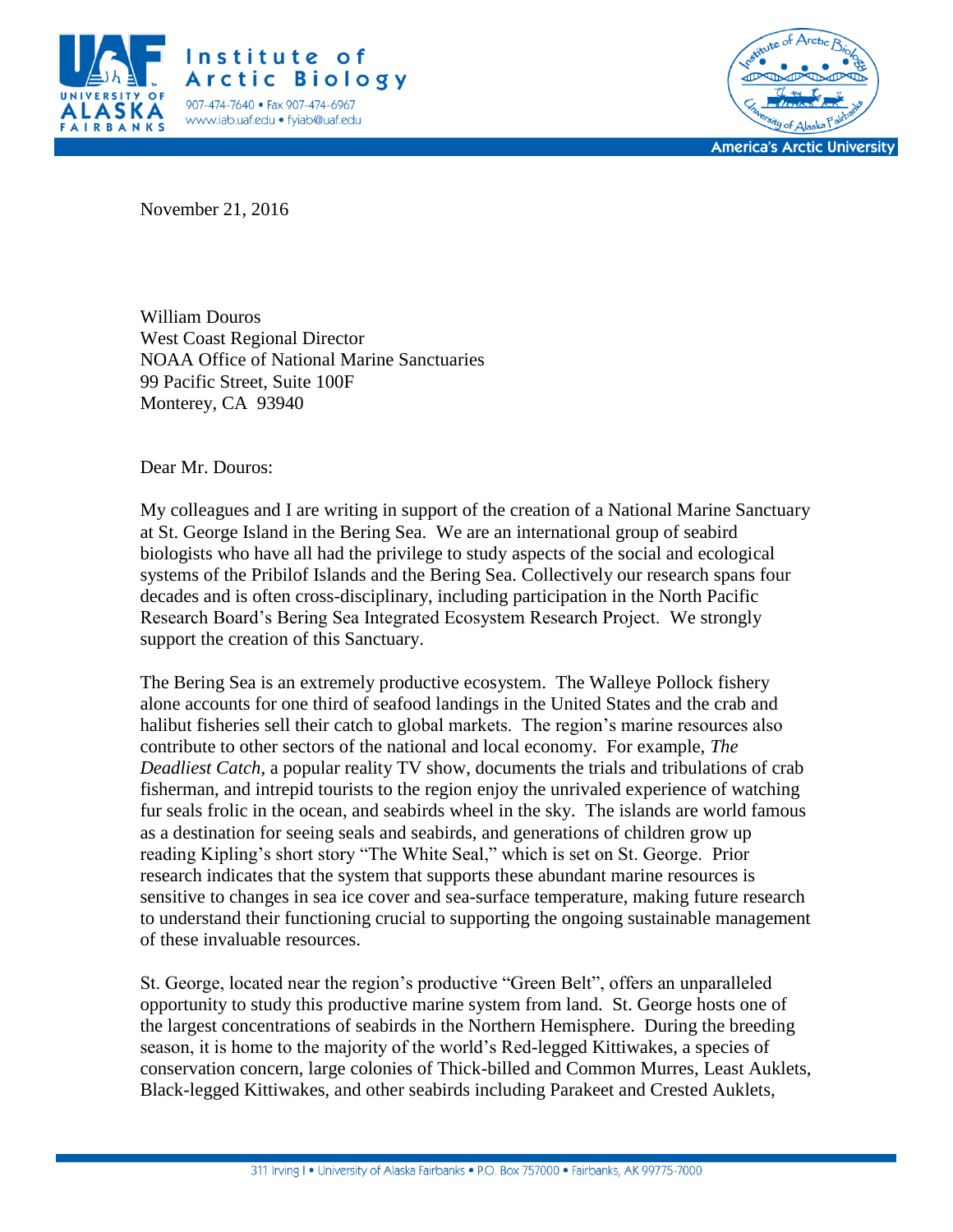Horned and Tufted Puffins, Northern Fulmars, and Red-faced Cormorants, another species of conservation concern. Such a concentration of seabirds has attracted researchers, like us, from around the world to learn more about their ecology and facility as indicators of the marine environment. We have found that species respond differently to changes in oceanographic conditions around the Pribilof Islands. Specifically, Blacklegged Kittiwakes, murres, and Least Auklets reflect changes in the type and distribution of zooplankton and forage fish that occur in response to changes in sea ice extent and its retreat in the spring. Creation of a marine sanctuary would assist in the preservation these ecosystems and cultural resources for generations to come.

In addition to the incredible biological research opportunities on St. George, each of us has been lucky to enjoy the cultural aspects of working on the island and interacting with the community. Working and living on St. George provides a chance to gain a unique understanding of the history of the United States, from the first cultures to use the islands, through first European contact, the Alaskan purchase, and continuing through World War II to the present day. A recent study based in the community of St. George highlights the importance of the seabird community to the local culture (Young *et al.* 2014, *Ecology & Society* 19:40). Talking to residents it is possible to gain a better appreciation for the role that seabirds play in the island's human community, and to place our current observations into a broader context provided by the observations of long-time residents. In addition to their importance as a food source, seabirds, provide important connections to family, history, and culture for the Unangan people of the Pribilofs.

As researchers who have worked in this area and with the community of St. George, we fully support the creation of this sanctuary. The St. George Unangan Heritage National Marine Sanctuary will preserve delicate marine ecosystems, promote collaboration between the community and researchers, encourage economic development, and allow continued scientific research into this unique place.

Please contact us with any further questions or information (Rebecca Young: [rebeccacyoung@gmail.com,](mailto:rebeccacyoung@gmail.com) 1-812-322-8458; Alexander Kitaysky: [askitaysky@alaska.edu,](mailto:askitaysky@alaska.edu) 1-907-474-5179). Thank you for your consideration.

Sincerely,

Hl CeccaCCCC

Rebecca C. Young, PhD Postdoctoral Fellow, Institute of Ecology Universidad Nacional Autónoma de México Mexico City, Mexico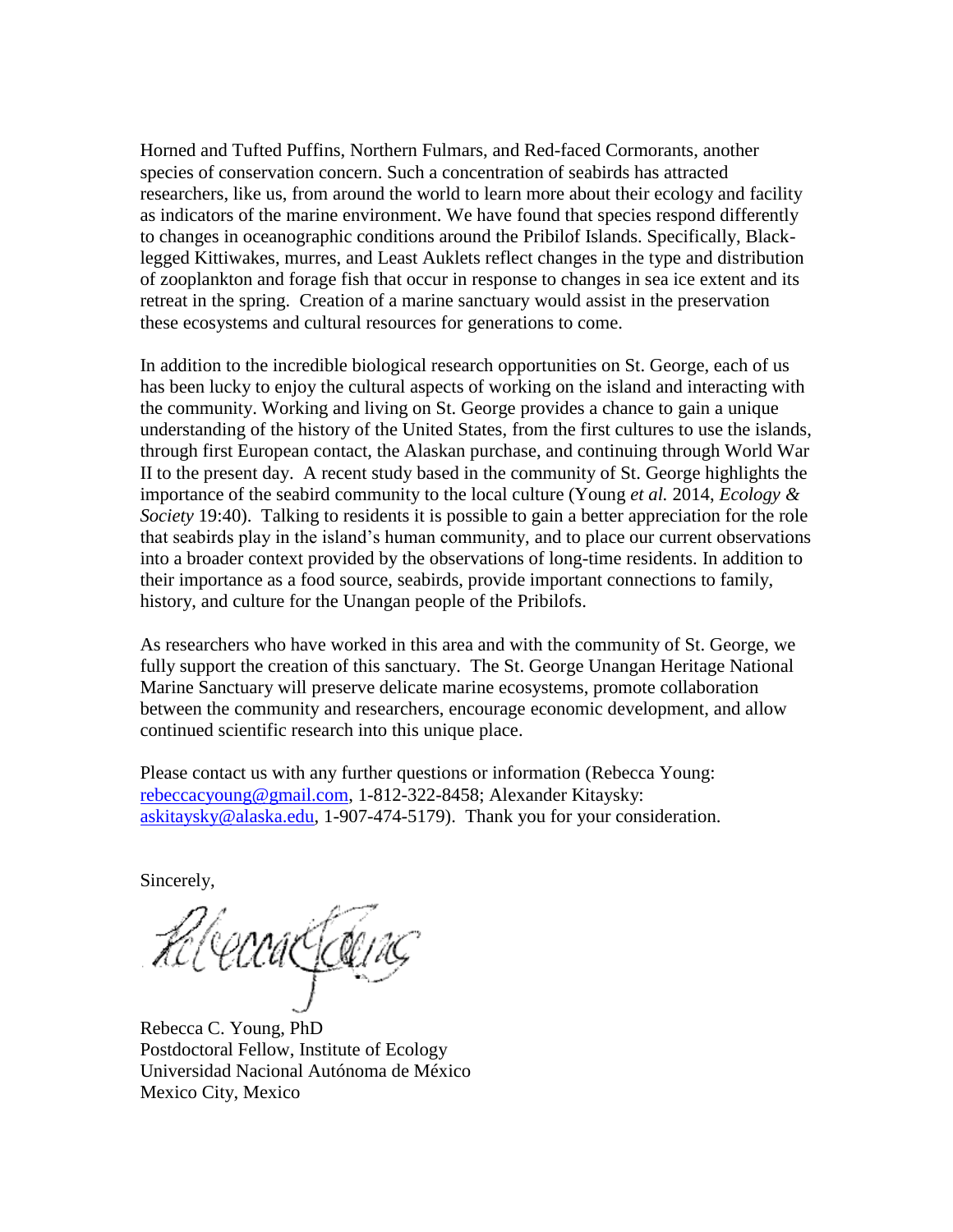ansance

Alexander S. Kitaysky Professor of Integrative Physiology Institute of Arctic Biology, Department of Biology and Wildlife University of Alaska Fairbanks Fairbanks, Alaska 99775

Alexis P. Will PhD Candidate Institute of Arctic Biology, Department of Biology and Wildlife University of Alaska Fairbanks Fairbanks, Alaska 99775

Rachael A. Orben, PhD Postdoctoral Scholar Department of Fisheries and Wildlife Hatfield Marine Science Center Newport, Oregon 97365

Thierry Boulinier, PhD, DVM Director Research at CNRS Deputy Head of OSU OREME, CNRS-Université Montpellier Member of the Terrestrial Working Group of the Int'l Arctic Science Committee (IASC) Centre d'Ecologie Fonctionnelle et Evolutive (CEFE), CNRS-Université Montpellier, Montpellier, France